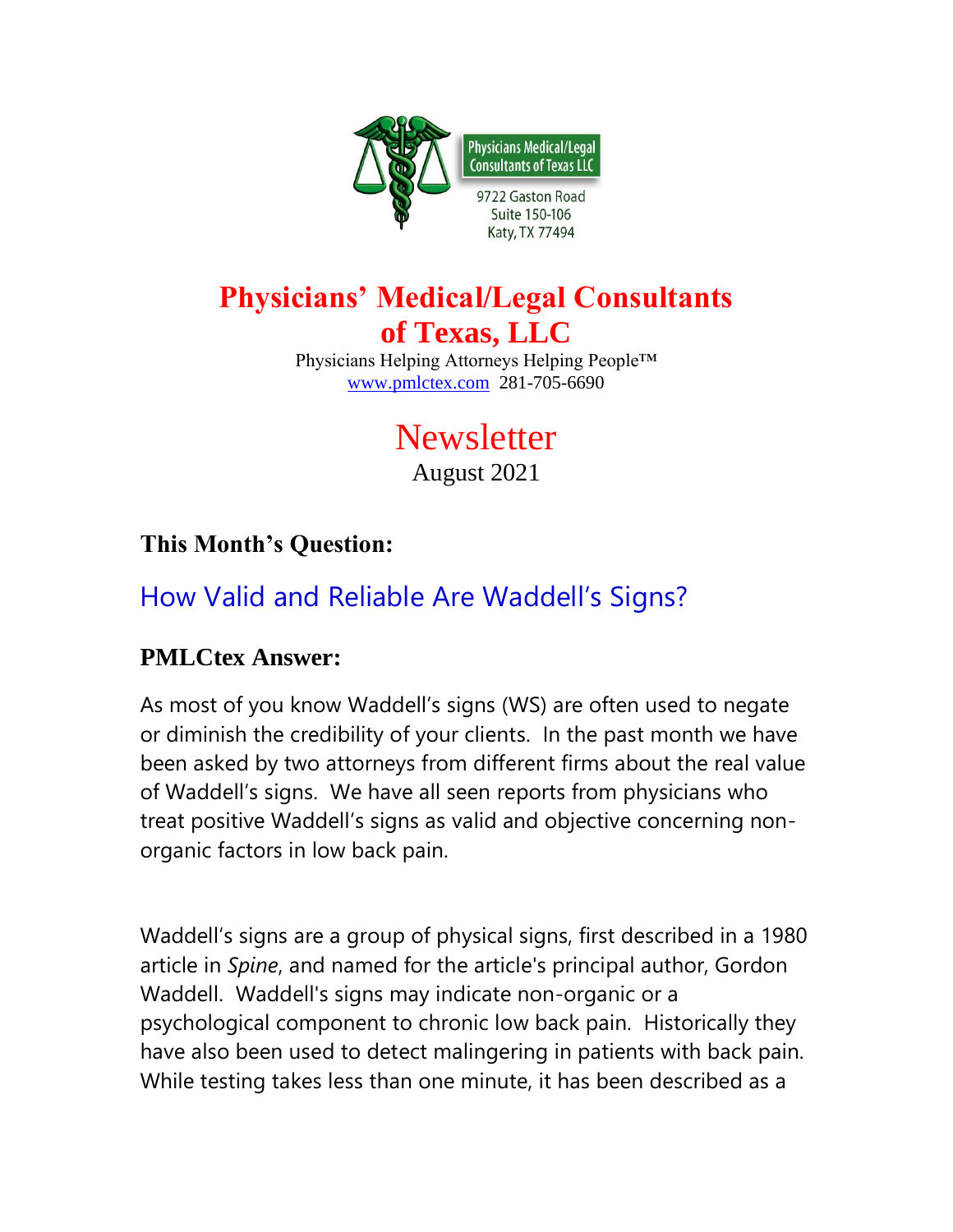quick way for physicians to determine if non-organic issues are at play in injured clients.

#### **The five markers are:**

- Tenderness tests: superficial and diffuse tenderness and/or nonanatomic tenderness
- Simulation tests: these are based on movements which produce pain, without actually causing that movement, such as axial loading and pain on simulated rotation
- Distraction tests: positive tests are rechecked when the patient's attention is distracted, such as a straight leg raise test
- Regional disturbances: regional weakness or sensory changes which deviate from accepted neuroanatomy
- Overreaction: subjective signs regarding the patient's demeanor and reaction to testing

If a client is positive for 3 or more of these tests, the maneuver is considered positive for non-organic issues in low back pain.

Medical literature written over the last 10-20 years reveals some rather interesting findings. The preponderance of medical journal articles report that Waddell's signs offer little objective confirmation that there are non-organic issues at play for low back pain sufferers and in traumatic low back pain injuries there is little or no reliability or validity of the testing.

Certainly, some researchers find Waddell's signs to be highly valid and reliable. Proponents of using Waddell's signs for diagnostic purposes can find and quote medical journal articles that opine Waddell's signs are useful tools. It is important to note that medical journal articles of this nature are a distinct minority.

In a 2004 review article in the *Clinical Journal of Pain* Fishbain, et al. concluded, "there was inconsistent evidence that Waddell signs were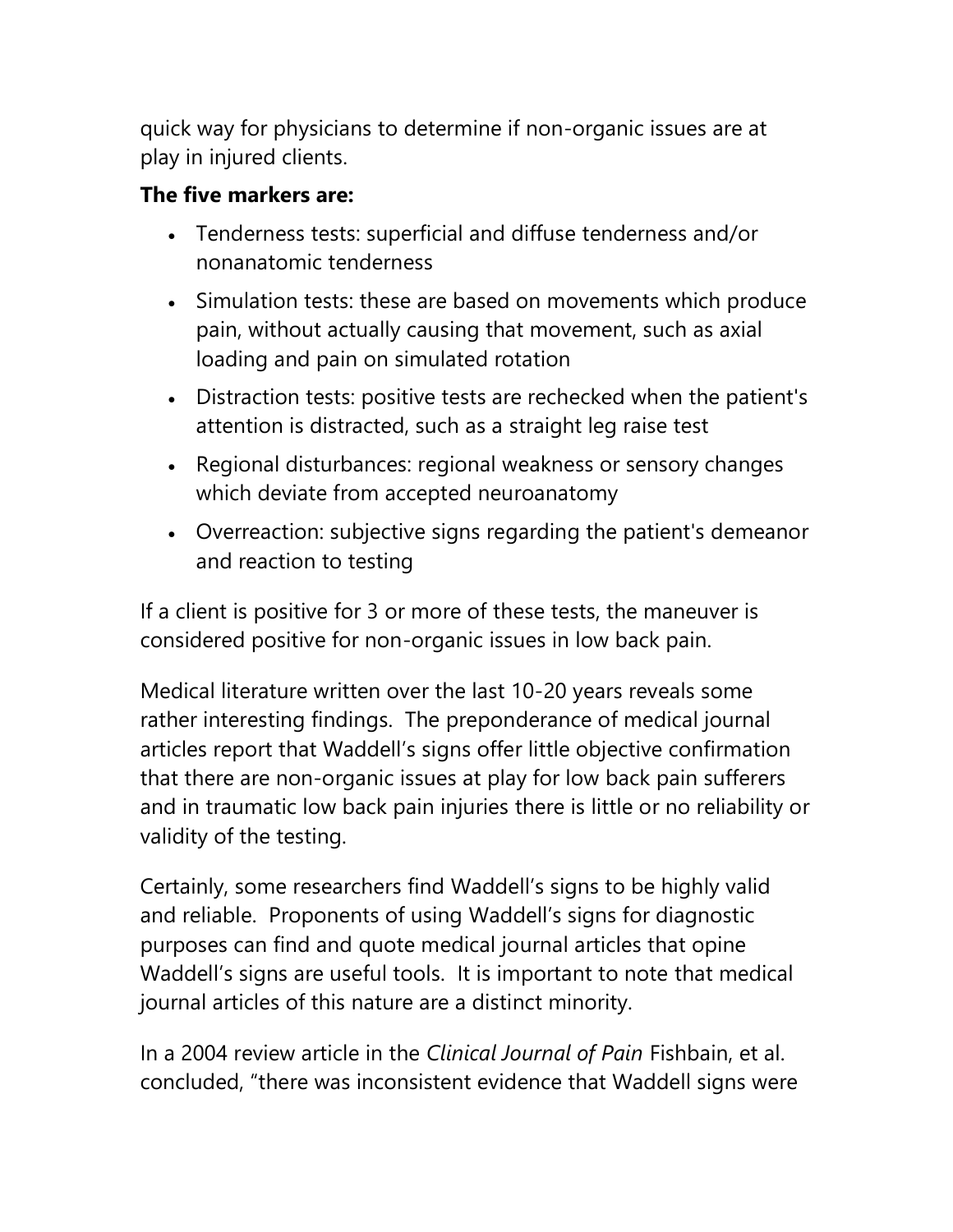not associated with worker's compensation and medicolegal status; there was consistent evidence that Waddell signs improved with treatment; there was consistent evidence that Waddell signs were not associated with invalid paper-pencil test; and there was inconsistent evidence that Waddell signs were not associated with physician perception of effort exaggeration. Overall, 75% of these reports reported no association between Waddell signs and the 4 possible methods of identifying patients with secondary gain and/or malingering. Based on the above results, it was concluded that there was little evidence for the claims of an association between Waddell signs and secondary gain and malingering. The preponderance of the evidence points to the opposite: no association."

In a 2003 article in *Pain Management* the authors conclude "1) WSs do not correlate with psychological distress; 2) WSs do not discriminate organic from nonorganic problems; 3) WSs may represent an organic phenomenon; 4) WSs are associated with poorer treatment outcome; 5) WSs are associated with greater pain levels; 6) WSs are not associated with secondary gain; and 7) As a group, WS studies demonstrate some methodological problems."

In fact, in a 1998 article in *Archives of Physical Medicine and Rehabilitation* Novy et al, conclude "Taken together, multiple Waddell signs and some of their correlates present various factors that might interfere with optimal response to treatment."

In summary, the preponderance of scientific medical journal articles looking at reliability and validity of Waddell's signs did not find the procedure to produce valid results and Waddell's signs do not have scientific reliability.

If you would like to further discuss Waddell's signs with us, please contact us at [dps@pmlctex.com.](mailto:dps@pmlctex.com)